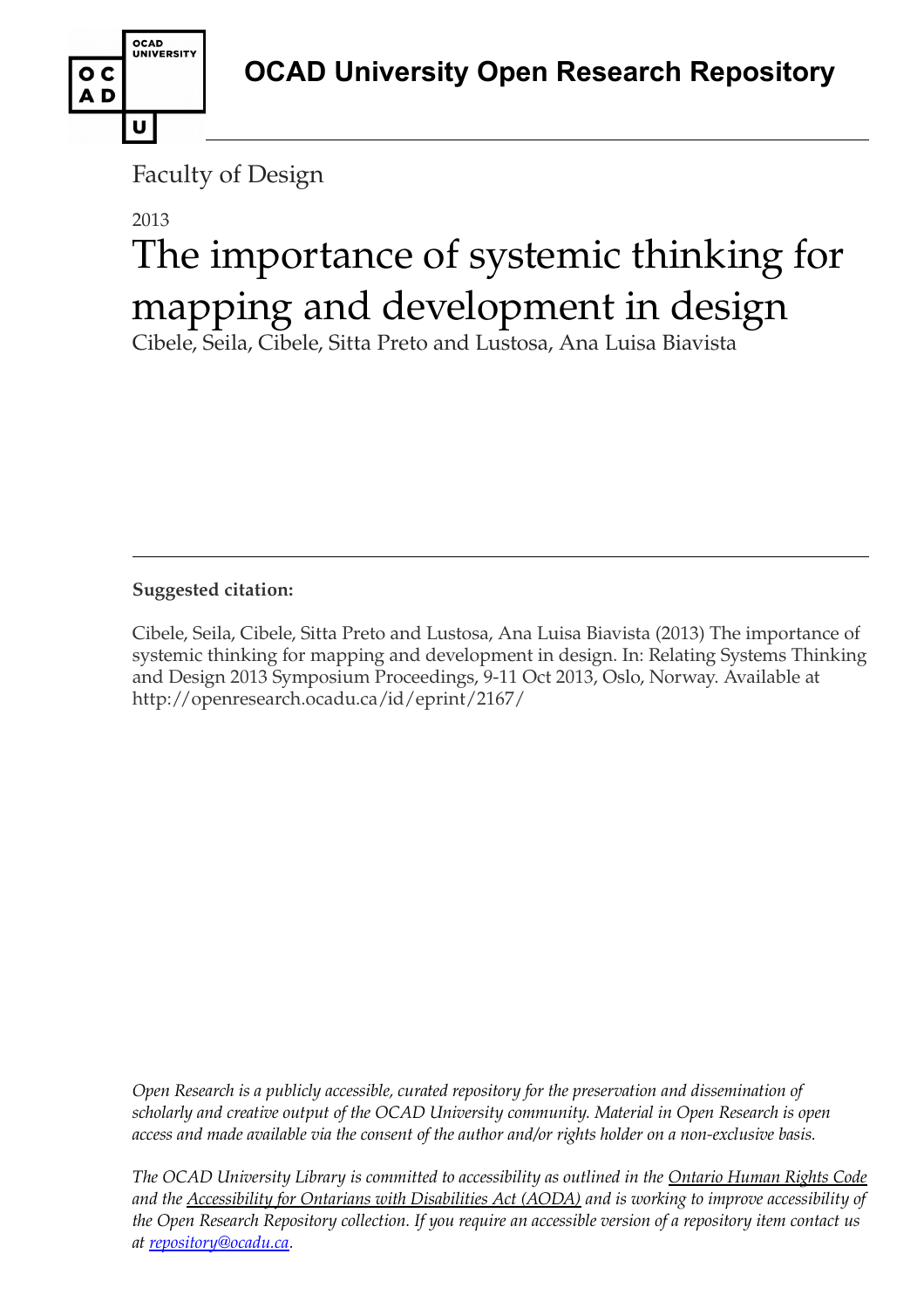

## **THE IMPORTANCE OF SYSTEMIC THINKING FOR MAPPING AND DEVELOPMENT IN DESIGN**

Seila Cibele Sitta Preto; Mestre; Universidade Estadual de Londrina cibelesittap@gmail.com

Ana Luisa Boavista Lustosa Cavalcante, Doutoranda; Universidade Estadual de Londrina anaboavista@gmail.br

The immediacy in contemporary society produces pressing issues wherein is seeking short-term solutions. The designer is a professional who develops projects that aims to solve such questions apart from human needs. Based on this dynamic immediacy arise the demands of an hypermodern reality that emerges "culture-world" that means the end of heterogeneity traditional of the culture and the beginning of a universal market culture, in accordance with Lipovetsky e Serroy (2009). So, highlighting Martins e Couto (2006), it is suggested that the pract of the design is always in tune with the global changes. The concepto of the "applied science" in the design, according with Findelli (2001), originates in Ulm School, being an "application" of humanities and social sciences. In that sense, methodology and design theories aim to identify a human need or an opportunity and, as from an project propose a solution. However, relations between cause and effect of market demands and needs identified, as well as solution and adaptation time, use and useful life for users and society are not considered. For this purpose, this article aims address the importance of systemic thought on mapping and development in design, besides presenting some tools of systemic approach. Faced with this scenario, the central question of this study is: how systems thinking could contribute the design? This interrelation can bring new practices to the design, resulting in greater skill front of a complex situation. This relationship will provide a new generation of designers oriented to think continuously and involved in the situation that requires some solution design. The thought will not be linear but dynamic, interactive and integrative. Currently, there is this thought in areas such as health, environmental management, organizational management and social change, among others. Systemic thinking stems from general systems theory, so as to form an organized whole. Ludwig von Bertalanffy was the first author to report about the theory and says that the concept of system is a new "paradigm", [...] a "new philosophy of nature" [...]and that the general systems theory is a general science of all, and then, a scientific investigation of "sets" and "wholes" [...]" (BERTALANFFY, 2009, p.14). Para Capra (2006), systems are integrated wholes, whose properties you can not be reduced to smaller units and relates that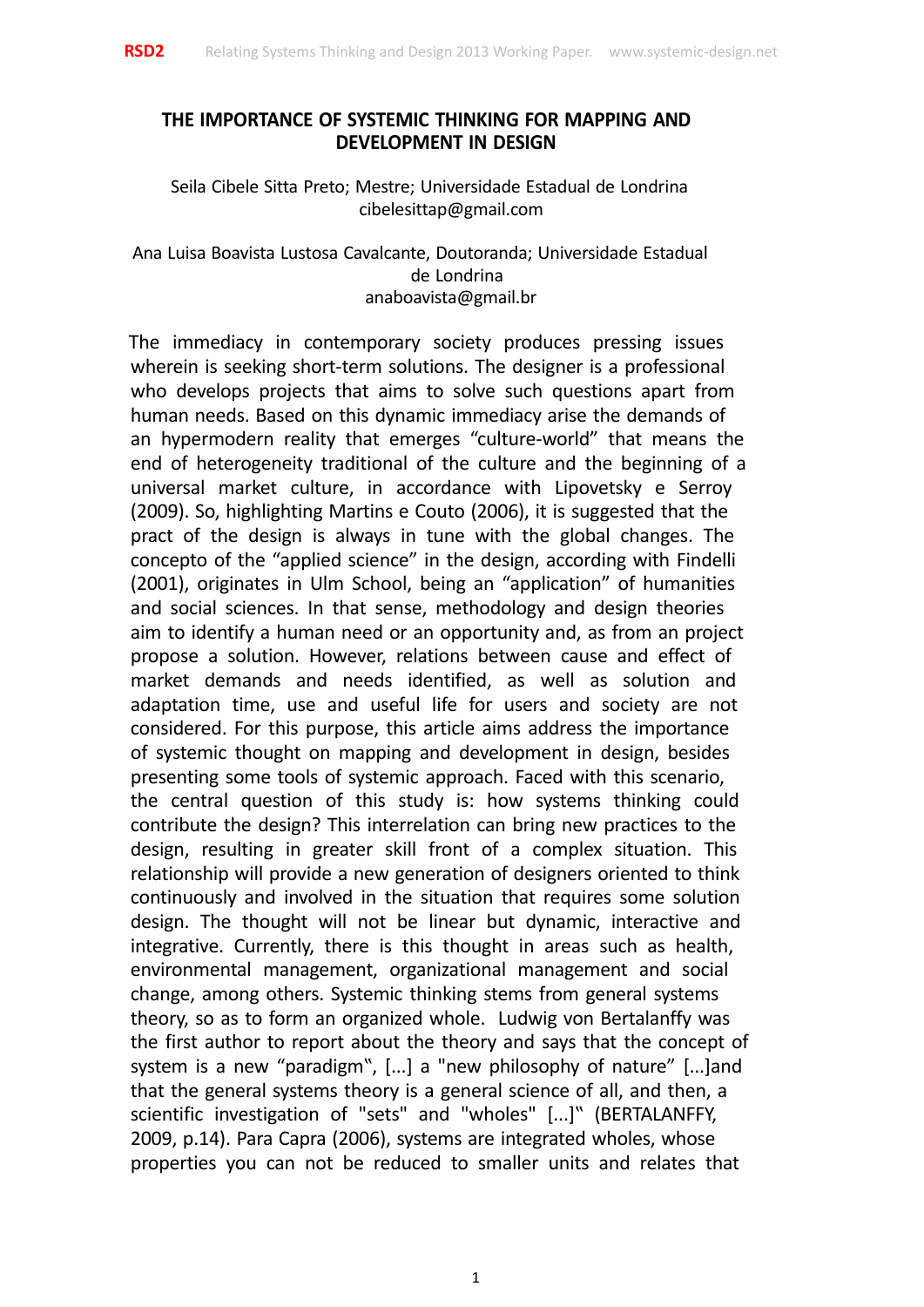systems thinking should emphasize the basic principles of organization. Thereby, it is necessary study the systems a comprehensive way so, involving all its interdependencies, as for the meeting of all the elements and setting up of a functional unit greater, will can be developed qualities that are not found in their isolated components, confirms Bertalanffy (2010). Systems thinking is relevant to the changing of knowledge in the deep understanding of how the whole whether interrelates with the parties, as it covers several methods and tools in order to examine the relation between the inner forces of a system and its external environment by means of a integrated process. By thinking systemically, one learns to recognize the ramifications and possible consequences of the action that you choose. It is important that all stakeholders involved in to view the whole situation, since for have good results in a complex system, should be discussed the largest number possiblities. Regarding the design and design management, Mozota (2011) said that the "system is powered by the strategic vision that considers variables internal and external to the organization and its context in the feasibility of the design activity". Thus, this study aims to contribute, through a theoretical support coming from the systems thinking to demonstrate the importance of this approach to the development of systems design. For the development of thinking and view systemic you need to know and explore some tools, such as: mind map, concept map and map systems. The mind map is a method to store, organize and prioritize information, using key words and images key that trigger specific memories and stimulate new reflections and ideas. Stimulates the brain to work faster, giving vision of the future and control for choice of actions and reactions (BUZAN, 2009). Concept maps are constructed by means of diagrams of the meanings that indicate relations between concepts. These classify concepts, de acordo com Moreira (2005, p.1), through the elements: concept, proposition and "words of connection" (ONTORIA *et al.*,1999). The systemic map has the function of constructing a sistemic structure that determines "the behavior patterns of the organization by means of identifying of causal relations between factors and the situation of interest" (ANDRADE, 2006, p. 112). Vezzoli (2010, p. 253-254), says it aims to help visualize the structure of the system, indicating its actors, as a tool for graphical representation. It is described as coded for being a "technical drawing" system actors, demonstrating and comparing all systems for being "a formalization-inprogress map of actors of the solution, giving a precise picture of how to the project progresses" with map format, graphics elements, and a set of rules. The map system is a support tool to design, "because the representation is a way to structure thinking and to facilitate the problem solving", which utilizes a standard language that can be shared with everyone involved, allowing "clear and objective view of